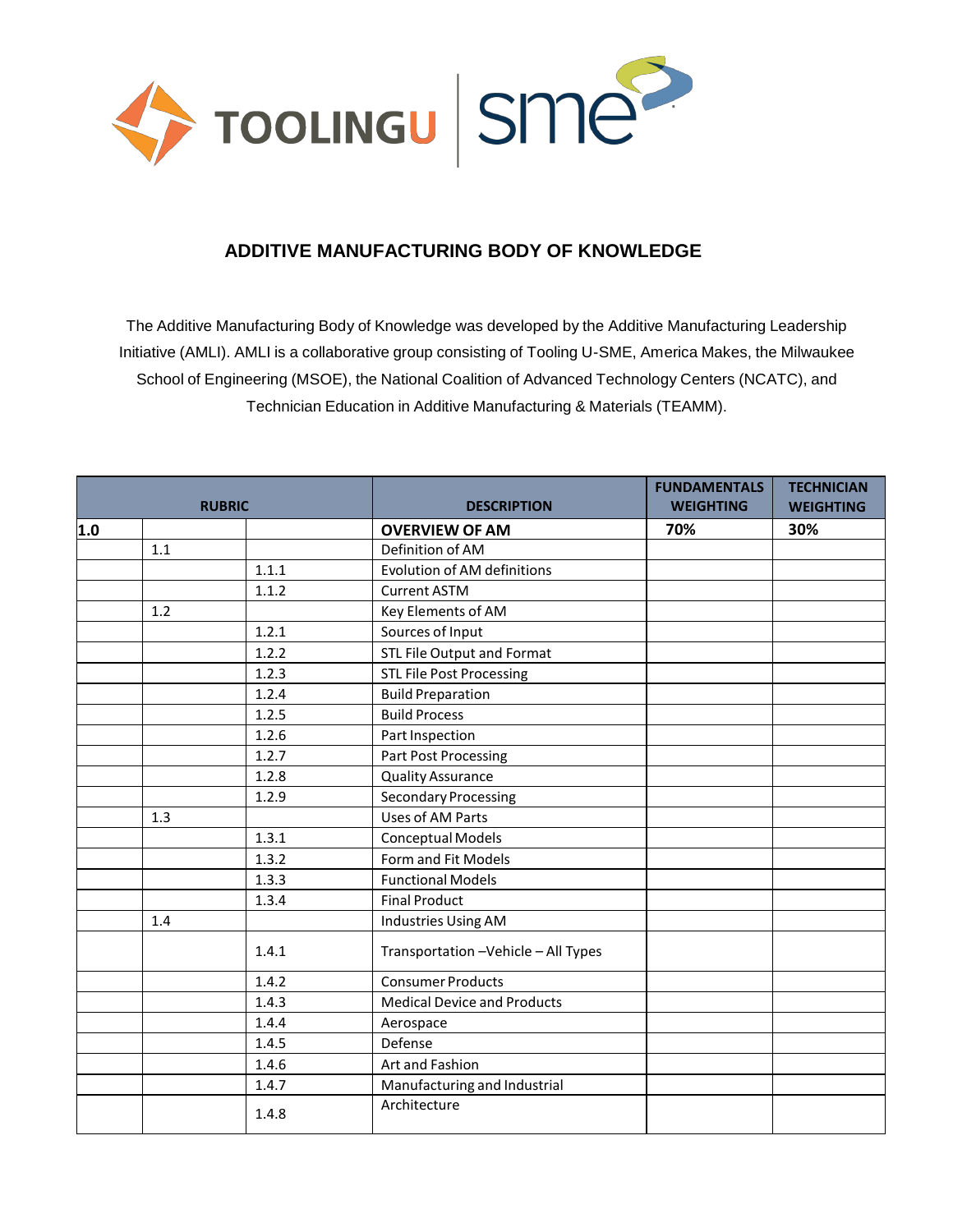| <b>RUBRIC</b> |        | <b>DESCRIPTION</b>                                     | <b>FUNDAMENTALS</b><br><b>WEIGHTING</b> | <b>TECHNICIAN</b><br><b>WEIGHTING</b> |
|---------------|--------|--------------------------------------------------------|-----------------------------------------|---------------------------------------|
| 1.5           |        | Computer Aided Design (CAD) Tools                      |                                         |                                       |
|               | 1.5.1  | Mainstream CAD packages w/STL Export<br>for AM systems |                                         |                                       |
|               | 1.5.2  | AMF Standard File Format Conversion                    |                                         |                                       |
| 1.6           |        | AM Processes - ASTM Standards                          |                                         |                                       |
|               | 1.6.1  | <b>Binder Jetting</b>                                  |                                         |                                       |
|               | 1.6.2  | <b>Directed Energy Deposit</b>                         |                                         |                                       |
|               | 1.6.3  | <b>Material Extrusion</b>                              |                                         |                                       |
|               | 1.6.4  | <b>Material Jetting</b>                                |                                         |                                       |
|               | 1.6.5  | Powder Bed Fusion                                      |                                         |                                       |
|               | 1.6.6  | <b>Sheet Lamination</b>                                |                                         |                                       |
|               | 1.6.7  | Vat Photo Polymerization                               |                                         |                                       |
|               |        | Current Technologies that Support each                 |                                         |                                       |
| 1.7           |        | Method/Process                                         |                                         |                                       |
|               | 1.7.1  | ProJet Systems                                         |                                         |                                       |
|               | 1.7.2  | iPro Systems                                           |                                         |                                       |
|               | 1.7.3  | Eden Systems                                           |                                         |                                       |
|               | 1.7.4  | Connex Systems                                         |                                         |                                       |
|               | 1.7.5  | Desktop Systems                                        |                                         |                                       |
|               | 1.7.6  | Perfactory                                             |                                         |                                       |
|               | 1.7.7  | DraftSight                                             |                                         |                                       |
|               | 1.7.8  | ZPrinter                                               |                                         |                                       |
|               | 1.7.9  | sPro                                                   |                                         |                                       |
|               | 1.7.10 | Fortus                                                 |                                         |                                       |
|               | 1.7.11 | 3D Touch                                               |                                         |                                       |
|               | 1.7.12 | Matrix                                                 |                                         |                                       |
| 1.8           |        | Key AM Terminology - ASTM Standard                     |                                         |                                       |
|               | 1.8.1  | 3D Printer/Printing                                    |                                         |                                       |
|               | 1.8.2  | 3D Scanning                                            |                                         |                                       |
|               | 1.8.3  | <b>Additive Systems</b>                                |                                         |                                       |
|               | 1.8.4  | Direct Metal Laser Sintering (DMLS)                    |                                         |                                       |
|               | 1.8.5  | <b>Directed Energy Deposit</b>                         |                                         |                                       |
|               | 1.8.6  | <b>Fused Deposition Modeling (FDM)</b>                 |                                         |                                       |
|               | 1.8.7  | Laser Sintering (LS)                                   |                                         |                                       |
|               | 1.8.8  | Rapid Prototyping                                      |                                         |                                       |
|               | 1.8.9  | <b>Rapid Tooling</b>                                   |                                         |                                       |
|               | 1.8.10 | Selective Laser Sintering (SLS)                        |                                         |                                       |
|               | 1.8.11 | Stereolithography (SL)                                 |                                         |                                       |
|               | 1.8.12 | <b>Subtractive Manufacturing</b>                       |                                         |                                       |
|               | 1.8.13 | Surface Model                                          |                                         |                                       |
| 1.9           |        | <b>AM Materials</b>                                    |                                         |                                       |
|               | 1.9.1  | <b>Engineered Plastics</b>                             |                                         |                                       |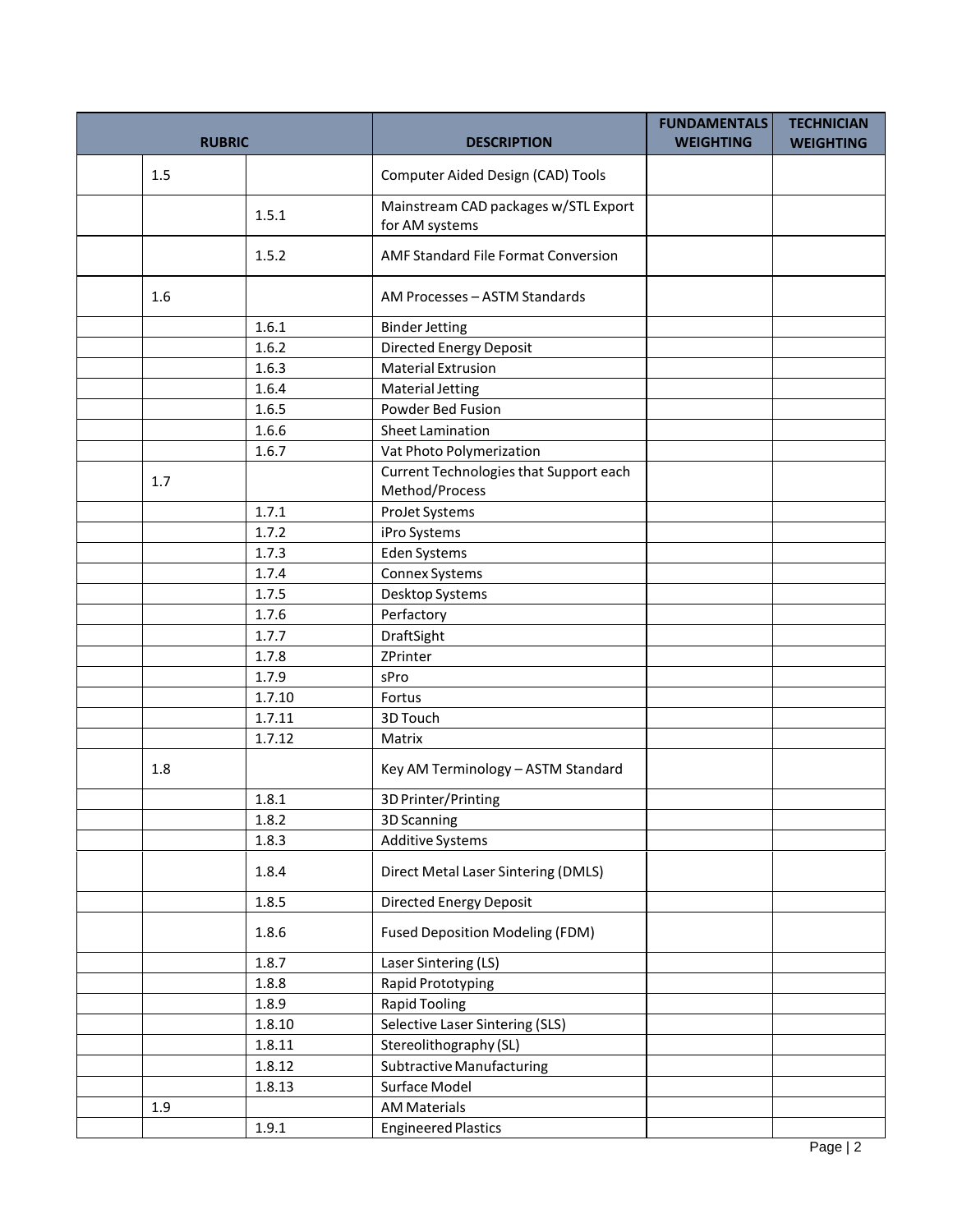| <b>RUBRIC</b> |      |         | <b>DESCRIPTION</b>                          | <b>FUNDAMENTALS</b><br><b>WEIGHTING</b> | <b>TECHNICIAN</b><br><b>WEIGHTING</b> |
|---------------|------|---------|---------------------------------------------|-----------------------------------------|---------------------------------------|
|               |      | 1.9.2   | <b>Photo Polymers</b>                       |                                         |                                       |
|               |      | 1.9.3   | Metals                                      |                                         |                                       |
|               |      | 1.9.4   | Plaster                                     |                                         |                                       |
|               |      | 1.9.5   | Sand                                        |                                         |                                       |
|               |      | 1.9.6   | Ceramic                                     |                                         |                                       |
|               |      | 1.9.7   | Paper                                       |                                         |                                       |
|               |      | 1.9.8   | Concrete                                    |                                         |                                       |
|               |      | 1.9.9   | <b>Bio-Materials</b>                        |                                         |                                       |
|               |      | 1.9.10  | Wax                                         |                                         |                                       |
|               |      | 1.9.11  | Thermo-Plastic                              |                                         |                                       |
|               |      | 1.9.12  | <b>Other Materials</b>                      |                                         |                                       |
|               | 1.10 |         | <b>Secondary Processes</b>                  |                                         |                                       |
|               |      | 1.10.1  | <b>Investment Casting</b>                   |                                         |                                       |
|               |      | 1.10.2  | <b>Silicone Molding</b>                     |                                         |                                       |
|               |      | 1.10.3  | <b>Urethane Casting</b>                     |                                         |                                       |
|               |      | 1.10.4  | <b>Sand Casting</b>                         |                                         |                                       |
|               |      | 1.10.5  | Composites                                  |                                         |                                       |
|               |      | 1.10.6  | Cladding                                    |                                         |                                       |
|               |      | 1.10.7  | Plating                                     |                                         |                                       |
|               |      |         | AM advantages over Traditional              |                                         |                                       |
|               | 1.11 |         | Manufacturing                               |                                         |                                       |
|               |      | 1.11.1  | Design Flexibility                          |                                         |                                       |
|               |      | 1.11.2  | <b>Ease of Handling Complexity</b>          |                                         |                                       |
|               |      | 1.11.3  | Speed                                       |                                         |                                       |
|               |      | 1.11.4  | <b>Reduced Tooling</b>                      |                                         |                                       |
|               |      | 1.11.5  | <b>Supports Mass Customization</b>          |                                         |                                       |
|               |      | 1.11.6  | <b>Higher Sustainability</b>                |                                         |                                       |
|               |      | 1.11.7  | Ease of Prototyping                         |                                         |                                       |
|               |      | 1.11.8  | Mobility of Production System               |                                         |                                       |
|               |      | 1.11.9  | Simplified Set-Up                           |                                         |                                       |
|               |      |         | AM Integration with Traditional             |                                         |                                       |
|               |      | 1.11.10 | Manufacturing                               |                                         |                                       |
|               |      | 1.11.11 | <b>AM Limitations</b>                       |                                         |                                       |
|               | 1.12 |         | <b>Foundations of Quality</b>               |                                         |                                       |
|               |      | 1.12.1  | Input Quality                               |                                         |                                       |
|               |      | 1.12.2  | <b>Machine Quality Factors</b>              |                                         |                                       |
|               |      | 1.12.3  | <b>Output Quality</b>                       |                                         |                                       |
|               |      | 1.12.4  | <b>Finishing Quality</b>                    |                                         |                                       |
| 2.0           |      |         | <b>AM INPUTS</b>                            | 6%                                      | 14%                                   |
|               | 2.1  |         | <b>Input Sources and Characteristics</b>    |                                         |                                       |
|               |      | 2.1.1   | <b>Standard Tessellation Language (STL)</b> |                                         |                                       |
|               |      | 2.1.2   | AMF-STM F2915 File Format                   |                                         |                                       |
|               |      | 2.1.3   | MRI/CT Scan Data                            |                                         |                                       |
|               |      | 2.1.4   | Point Cloud Data                            |                                         |                                       |
|               |      | 2.1.5   | VRML                                        |                                         |                                       |
|               |      | 2.1.6   | <b>3MF Format</b>                           |                                         |                                       |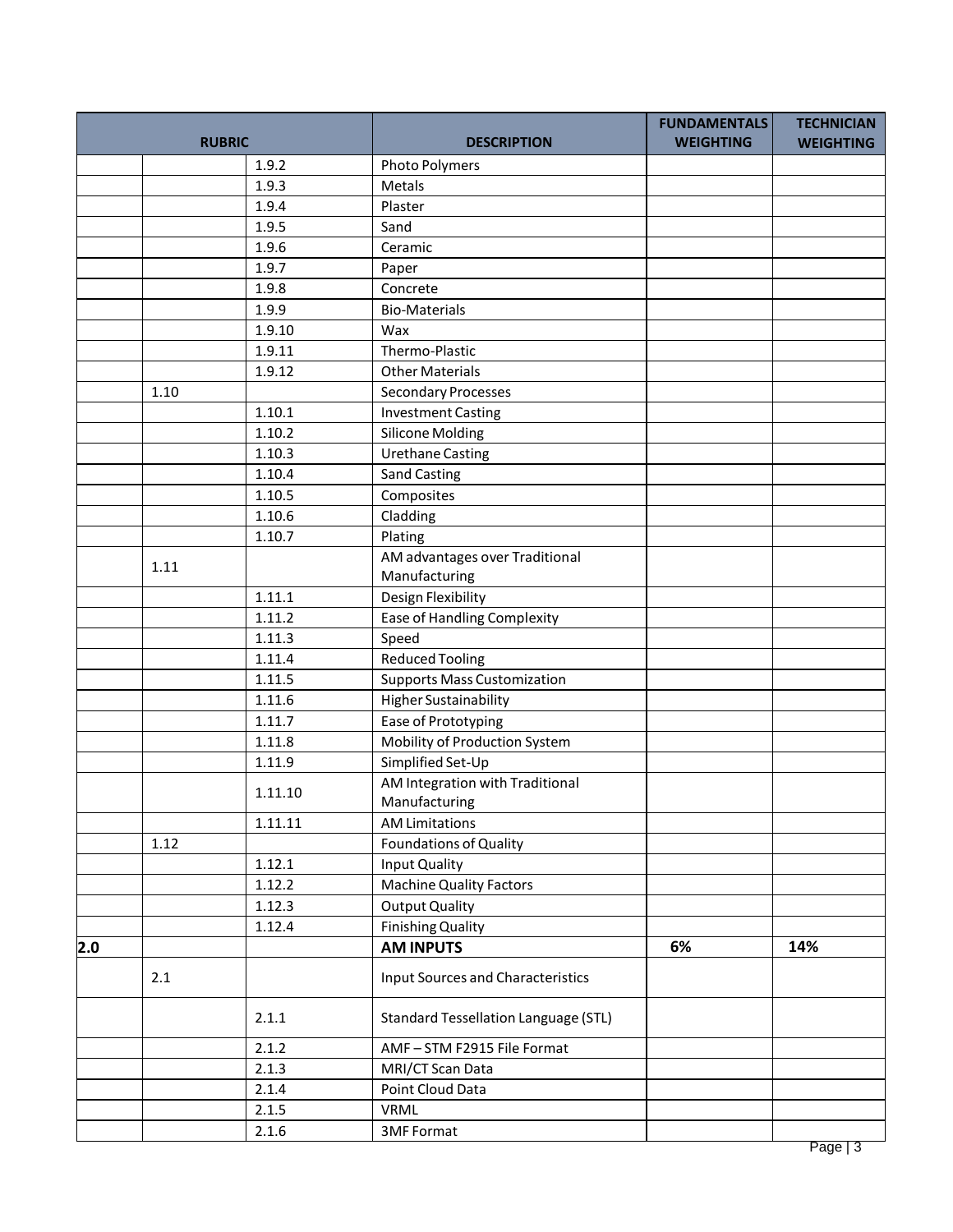| <b>RUBRIC</b> |     |       | <b>DESCRIPTION</b>                              | <b>FUNDAMENTALS</b><br><b>WEIGHTING</b> | <b>TECHNICIAN</b><br><b>WEIGHTING</b> |
|---------------|-----|-------|-------------------------------------------------|-----------------------------------------|---------------------------------------|
|               | 2.2 |       | <b>Creation of Slice Files</b>                  |                                         |                                       |
|               |     | 2.2.1 | Concept of Layered Image                        |                                         |                                       |
|               |     | 2.2.2 | Use of Triangles                                |                                         |                                       |
|               |     | 2.2.3 | Finite Element Analysis and Output              |                                         |                                       |
|               | 2.3 |       | File Manipulation                               |                                         |                                       |
|               |     | 2.3.1 | <b>File Creation</b>                            |                                         |                                       |
|               |     | 2.3.2 | Verification                                    |                                         |                                       |
|               |     | 2.3.3 | <b>Critical Errors in STL Files</b>             |                                         |                                       |
|               |     | 2.3.4 | Repair/Modification Post Processing             |                                         |                                       |
|               |     | 2.3.5 | Software Tools for<br>Modifications/Corrections |                                         |                                       |
|               |     | 2.3.6 | Reverse Engineering                             |                                         |                                       |
| 3.0           |     |       | AM SECONDARY PROCESSES                          | 1%                                      | 15%                                   |
|               | 3.1 |       | Definition of Secondary Process                 |                                         |                                       |
|               | 3.2 |       | <b>Investment Casting</b>                       |                                         |                                       |
|               |     | 3.2.1 | <b>Investment Casting Patterns</b>              |                                         |                                       |
|               |     | 3.2.2 | <b>Wax Tooling</b>                              |                                         |                                       |
|               |     | 3.2.3 | Example Products - Investment Casting           |                                         |                                       |
|               | 3.3 |       | <b>Sand Casting</b>                             |                                         |                                       |
|               |     | 3.3.1 | <b>External Patterns</b>                        |                                         |                                       |
|               |     | 3.3.2 | <b>Internal Cores</b>                           |                                         |                                       |
|               |     | 3.3.3 | Loose Patterns                                  |                                         |                                       |
|               |     | 3.3.4 | Example Products - Sand Casting                 |                                         |                                       |
|               | 3.4 |       | Die Casting                                     |                                         |                                       |
|               |     | 3.4.1 | <b>Direct Tooling</b>                           |                                         |                                       |
|               |     | 3.4.2 | Example Products - Die Casting                  |                                         |                                       |
|               | 3.5 |       | Silicone Molding                                |                                         |                                       |
|               |     | 3.5.1 | <b>Master Patterns for Molds</b>                |                                         |                                       |
|               |     | 3.5.2 | <b>Tooling for Rubber Parts</b>                 |                                         |                                       |
|               |     | 3.5.3 | Example Products - Urethane Castings            |                                         |                                       |
|               | 3.6 |       | <b>Composite/Fiber Glass Molding</b>            |                                         |                                       |
|               |     | 3.6.1 | Lay-Up Tooling                                  |                                         |                                       |
|               |     | 3.6.2 | Soluble Cores                                   |                                         |                                       |
|               |     | 3.6.3 | Example Products - Composites                   |                                         |                                       |
|               | 3.7 |       | <b>Metal Spraying</b>                           |                                         |                                       |
|               |     | 3.7.1 | <b>Tooling Pattern</b>                          |                                         |                                       |
|               | 3.8 |       | Metal Forming/Stamping                          |                                         |                                       |
|               |     |       | <b>Tool Use</b>                                 |                                         |                                       |
|               |     | 3.8.1 |                                                 |                                         |                                       |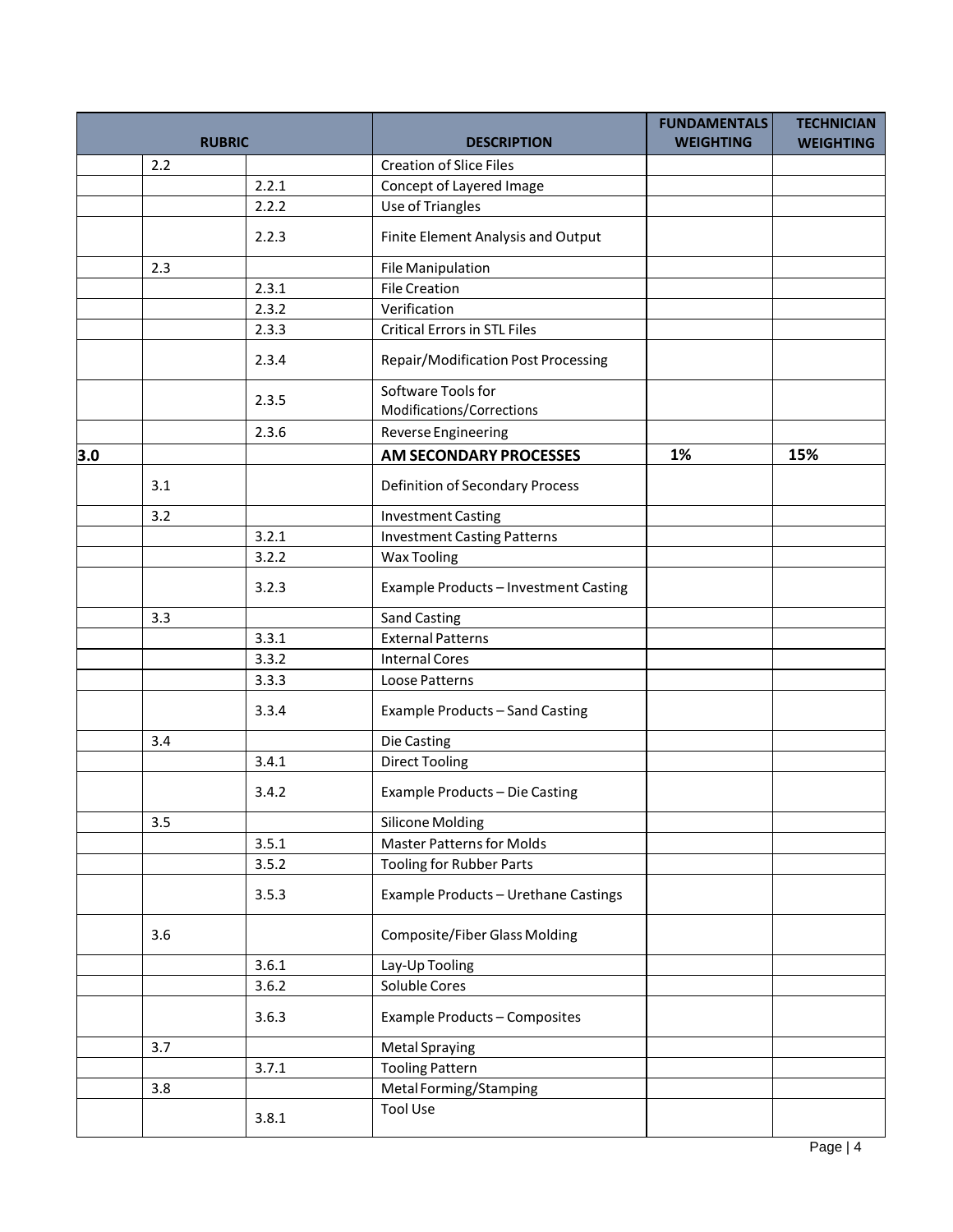|     |               |       |                                    | <b>FUNDAMENTALS</b> | <b>TECHNICIAN</b> |
|-----|---------------|-------|------------------------------------|---------------------|-------------------|
|     | <b>RUBRIC</b> |       | <b>DESCRIPTION</b>                 | <b>WEIGHTING</b>    | <b>WEIGHTING</b>  |
|     | 3.9           |       | Other Secondary Processes/Impact   |                     |                   |
|     |               | 3.9.1 | <b>Metal Spraying</b>              |                     |                   |
|     |               | 3.9.2 | Metal Forming/Stamping             |                     |                   |
|     |               | 3.9.3 | <b>Jigs and Fixtures</b>           |                     |                   |
|     |               | 3.9.4 | Thermoforming                      |                     |                   |
|     |               | 3.9.5 | Paper Pulp Tooling                 |                     |                   |
|     |               | 3.9.6 | <b>EDM Tools</b>                   |                     |                   |
| 4.0 |               |       | <b>AM TECHNOLOGY &amp; METHODS</b> | 7%                  | 10%               |
|     | 4.1           |       | Vat Photopolymerization            |                     |                   |
|     |               | 4.1.1 | Description                        |                     |                   |
|     |               | 4.1.2 | Applications                       |                     |                   |
|     |               | 4.1.3 | Strengths                          |                     |                   |
|     |               | 4.1.4 | Weaknesses                         |                     |                   |
|     | 4.2           |       | Powder Bed Fusion                  |                     |                   |
|     |               | 4.2.1 | Description                        |                     |                   |
|     |               | 4.2.2 | Applications                       |                     |                   |
|     |               | 4.2.3 | Strengths                          |                     |                   |
|     |               | 4.2.4 | Weaknesses                         |                     |                   |
|     | 4.3           |       | <b>Material Extrusion</b>          |                     |                   |
|     |               | 4.3.1 | Description                        |                     |                   |
|     |               | 4.3.2 | Applications                       |                     |                   |
|     |               | 4.3.3 | Strengths                          |                     |                   |
|     |               | 4.3.4 | Weaknesses                         |                     |                   |
|     | 4.4           |       | <b>Material Jetting</b>            |                     |                   |
|     |               | 4.4.1 | Description                        |                     |                   |
|     |               | 4.4.2 | Applications                       |                     |                   |
|     |               | 4.4.3 | Strengths                          |                     |                   |
|     |               | 4.4.4 | Weaknesses                         |                     |                   |
|     | 4.5           |       | <b>Binder Jetting</b>              |                     |                   |
|     |               | 4.5.1 | Description                        |                     |                   |
|     |               | 4.5.2 | Applications                       |                     |                   |
|     |               | 4.5.3 | Strengths                          |                     |                   |
|     |               | 4.5.4 | Weaknesses                         |                     |                   |
|     | 4.6           |       | Sheet Lamination                   |                     |                   |
|     |               | 4.6.1 | Description                        |                     |                   |
|     |               | 4.6.2 | Applications                       |                     |                   |
|     |               | 4.6.3 | Strengths                          |                     |                   |
|     |               | 4.6.4 | Weaknesses                         |                     |                   |
|     | 4.7           |       | <b>Hybrid Systems</b>              |                     |                   |
|     |               | 4.7.1 | Description                        |                     |                   |
|     |               | 4.7.2 | Applications                       |                     |                   |
|     |               | 4.7.3 | Strengths                          |                     |                   |
|     |               | 4.7.4 | Weaknesses                         |                     |                   |
|     | 4.8           |       | <b>Directed Energy Deposition</b>  |                     |                   |
|     |               | 4.8.1 | Description                        |                     |                   |
|     |               | 4.8.2 | Applications                       |                     |                   |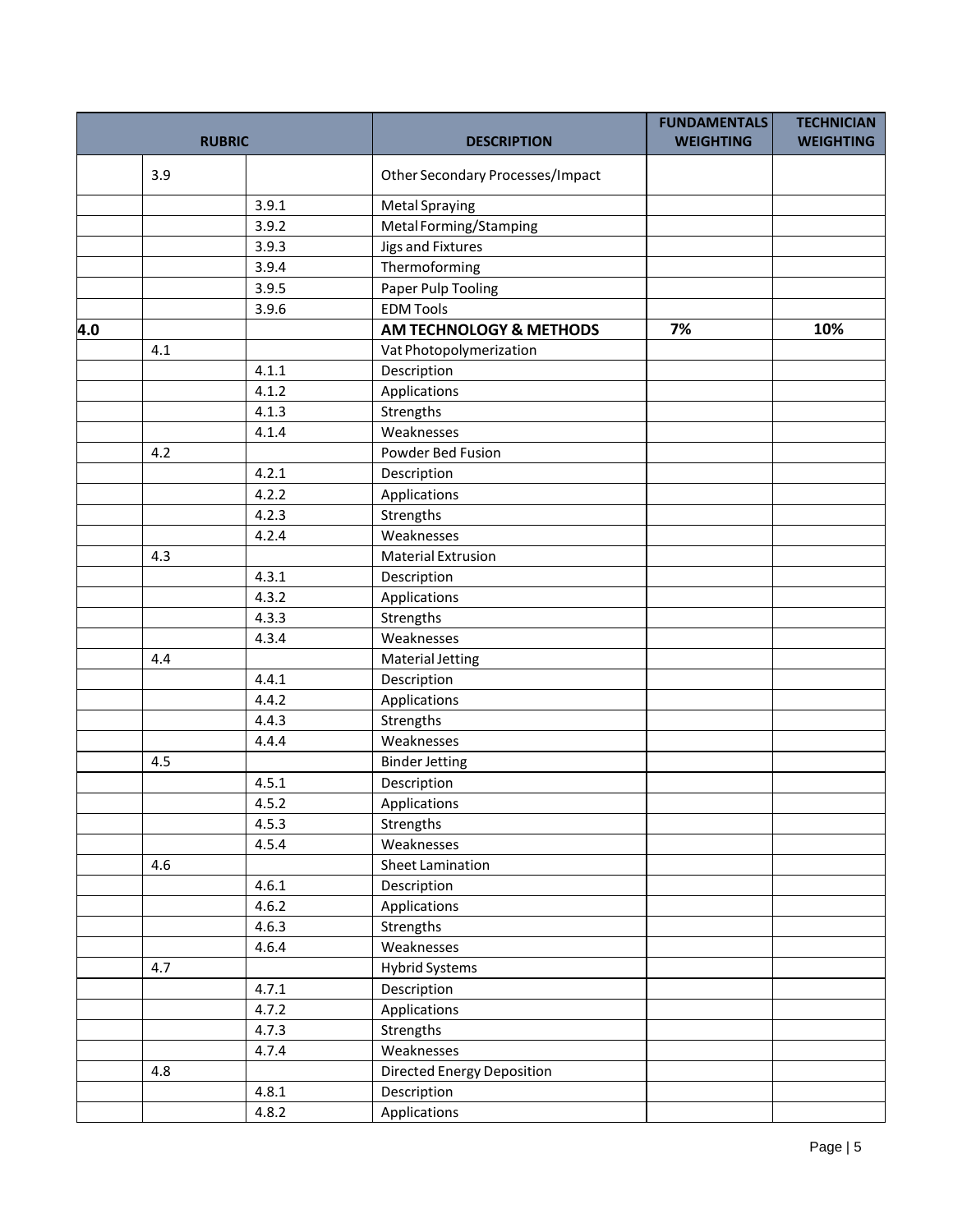| <b>RUBRIC</b> |      |        | <b>DESCRIPTION</b>                            | <b>FUNDAMENTALS</b><br><b>WEIGHTING</b> | <b>TECHNICIAN</b><br><b>WEIGHTING</b> |
|---------------|------|--------|-----------------------------------------------|-----------------------------------------|---------------------------------------|
|               |      | 4.8.3  | Strengths                                     |                                         |                                       |
|               |      | 4.8.4  | Weaknesses                                    |                                         |                                       |
|               | 4.9  |        | Direct Write                                  |                                         |                                       |
|               |      | 4.9.1  | Description                                   |                                         |                                       |
|               |      | 4.9.2  | Applications                                  |                                         |                                       |
|               |      | 4.9.3  | Strengths                                     |                                         |                                       |
|               |      | 4.9.4  | Weaknesses                                    |                                         |                                       |
|               |      |        | Combining Additive and Subtractive            |                                         |                                       |
|               | 4.10 |        | methods                                       |                                         |                                       |
| 5.0           |      |        | <b>AM DESIGN</b>                              | 0%                                      | 5%                                    |
|               | 5.1  |        | Role in Direct Manufacturing                  |                                         |                                       |
|               | 5.2  |        | AM Design Strengths                           |                                         |                                       |
|               | 5.3  |        | AM Design Weaknesses                          |                                         |                                       |
|               | 5.4  |        | AM Design Considerations                      |                                         |                                       |
|               | 5.5  |        | <b>Re-training Design Engineers</b>           |                                         |                                       |
|               | 5.6  |        | <b>Computational Modeling</b>                 |                                         |                                       |
|               | 5.7  |        | Design for Direct Digital Manufacturing       |                                         |                                       |
|               | 5.8  |        | Legacy Parts Optimization                     |                                         |                                       |
|               | 5.9  |        | <b>Specification of Customer Requirements</b> |                                         |                                       |
|               | 5.10 |        | Design Verification                           |                                         |                                       |
|               |      | 5.10.1 | <b>Mechanical Property Testing</b>            |                                         |                                       |
|               |      | 5.10.2 | Achievable dimensions and tolerances          |                                         |                                       |
|               | 5.11 |        | Risk management                               |                                         |                                       |
| 6.0           |      |        | <b>AM BUSINESS &amp; ECONOMICS</b>            | 2%                                      | 0%                                    |
|               | 6.1  |        | Capital Purchase                              |                                         |                                       |
|               |      | 6.1.1  | Machine                                       |                                         |                                       |
|               |      | 6.1.2  | Facility Build/Modification                   |                                         |                                       |
|               |      | 6.1.3  | Ancillary Equipment                           |                                         |                                       |
|               |      | 6.1.4  | QA System                                     |                                         |                                       |
|               | 6.2  |        | Labor                                         |                                         |                                       |
|               |      | 6.2.1  | <b>Dedicated Employee Potential</b>           |                                         |                                       |
|               |      | 6.2.2  | <b>Roles and Shared Responsibility</b>        |                                         |                                       |
|               |      | 6.2.3  | Skill Level(s) Required                       |                                         |                                       |
|               |      | 6.2.4  | Initial/On-going Training                     |                                         |                                       |
|               | 6.3  |        | Materials                                     |                                         |                                       |
|               |      | 6.3.1  | <b>Build Materials - Deliverable</b>          |                                         |                                       |
|               |      | 6.3.2  | Support Cost - Consumed                       |                                         |                                       |
|               |      | 6.3.3  | Perishable Cleaning Materials                 |                                         |                                       |
|               |      | 6.3.4  | Waste Stream                                  |                                         |                                       |
|               | 6.4  |        | Maintenance Costs                             |                                         |                                       |
|               |      | 6.4.1  | Maintenance/Support Structure                 |                                         |                                       |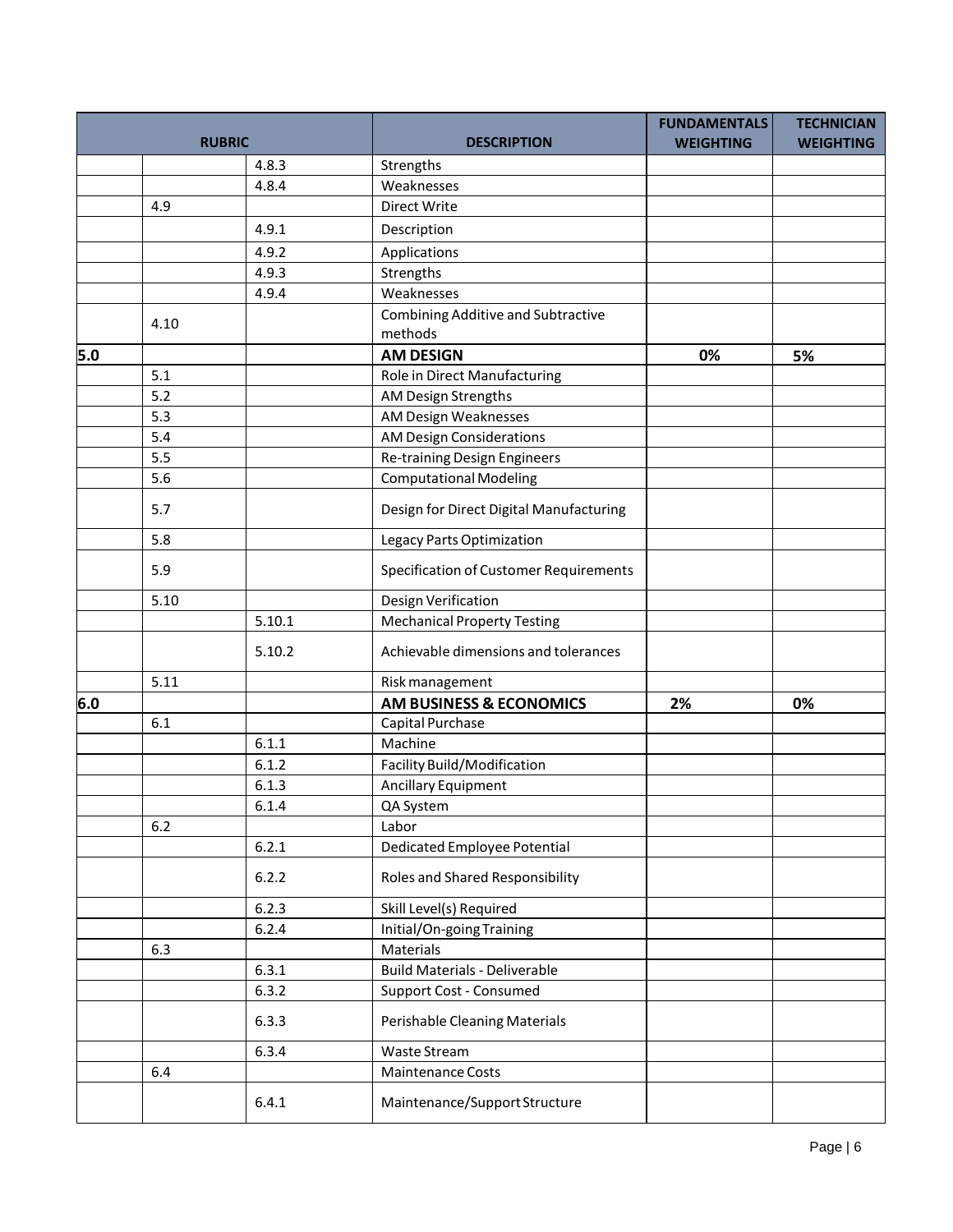| <b>RUBRIC</b> |     |        | <b>DESCRIPTION</b>                     | <b>FUNDAMENTALS</b><br><b>WEIGHTING</b> | <b>TECHNICIAN</b><br><b>WEIGHTING</b> |
|---------------|-----|--------|----------------------------------------|-----------------------------------------|---------------------------------------|
|               |     | 6.4.2  | Downtime Risk                          |                                         |                                       |
|               |     | 6.4.3  | <b>Energy Consumption</b>              |                                         |                                       |
|               |     |        | Depreciation Classification &          |                                         |                                       |
|               |     | 6.4.4  | Implications                           |                                         |                                       |
|               |     |        |                                        |                                         |                                       |
|               |     | 6.4.5  | <b>Technology Commitment Costs</b>     |                                         |                                       |
|               |     | 6.4.6  | Cost of Consumables/Upgrades           |                                         |                                       |
|               | 6.5 |        | Return on Investment                   |                                         |                                       |
|               |     | 6.5.1  | Percent of Utilization                 |                                         |                                       |
|               |     | 6.5.2  | Uptime                                 |                                         |                                       |
|               |     | 6.5.3  | <b>Installation Costs</b>              |                                         |                                       |
|               |     | 6.5.4  | Employee Turnover/Re-training          |                                         |                                       |
|               |     | 6.5.5  | Capacity/Throughput                    |                                         |                                       |
|               | 6.6 |        | <b>Outsource Economics</b>             |                                         |                                       |
|               |     | 6.6.1  | Vendor Qualification/Expertise         |                                         |                                       |
|               |     | 6.6.2  | <b>Expediting Premiums</b>             |                                         |                                       |
|               |     | 6.6.3  | Loss of Schedule Control               |                                         |                                       |
|               |     | 6.6.4  | Uncontrolled Quality                   |                                         |                                       |
|               |     | 6.6.5  | Variable Pricing                       |                                         |                                       |
|               |     | 6.6.6  | Cost of time to obtain quotes          |                                         |                                       |
|               |     | 6.6.7  | Risk of IP Leak                        |                                         |                                       |
|               |     | 6.6.8  | Diverse Technology Selection           |                                         |                                       |
|               |     | 6.6.9  | Flexible Manufacturing/Vendors         |                                         |                                       |
|               |     | 6.6.10 | Access to Current Technology           |                                         |                                       |
|               |     | 6.6.11 | Distributed Manufacturing              |                                         |                                       |
|               | 6.7 |        | <b>Production Cost Drivers</b>         |                                         |                                       |
|               |     | 6.7.1  | Volume (Cubic Inch)                    |                                         |                                       |
|               |     | 6.7.2  | <b>Build Height</b>                    |                                         |                                       |
|               |     | 6.7.3  | <b>Process Selection</b>               |                                         |                                       |
|               |     | 6.7.4  | Layer Thickness                        |                                         |                                       |
|               |     | 6.7.5  | Scan Speed                             |                                         |                                       |
|               |     | 6.7.6  | Quantity                               |                                         |                                       |
|               |     | 6.7.8  | <b>Material Type</b>                   |                                         |                                       |
|               |     | 6.7.9  | <b>Post Processing</b>                 |                                         |                                       |
|               | 6.8 |        | <b>Direct Manufacturing Production</b> |                                         |                                       |
|               |     | 6.8.1  | <b>Quantity Sensitive</b>              |                                         |                                       |
|               |     | 6.8.2  | <b>High Value</b>                      |                                         |                                       |
|               |     | 6.8.3  | Low Part Volume (Cubic Inch)           |                                         |                                       |
|               |     | 6.8.4  | <b>Mass Customization</b>              |                                         |                                       |
|               |     | 6.8.5  | Design for Process Required            |                                         |                                       |
|               |     | 6.8.6  | Flexibility in Design                  |                                         |                                       |
|               |     |        |                                        |                                         |                                       |
|               |     | 6.8.7  | <b>Support for Secondary Process</b>   |                                         |                                       |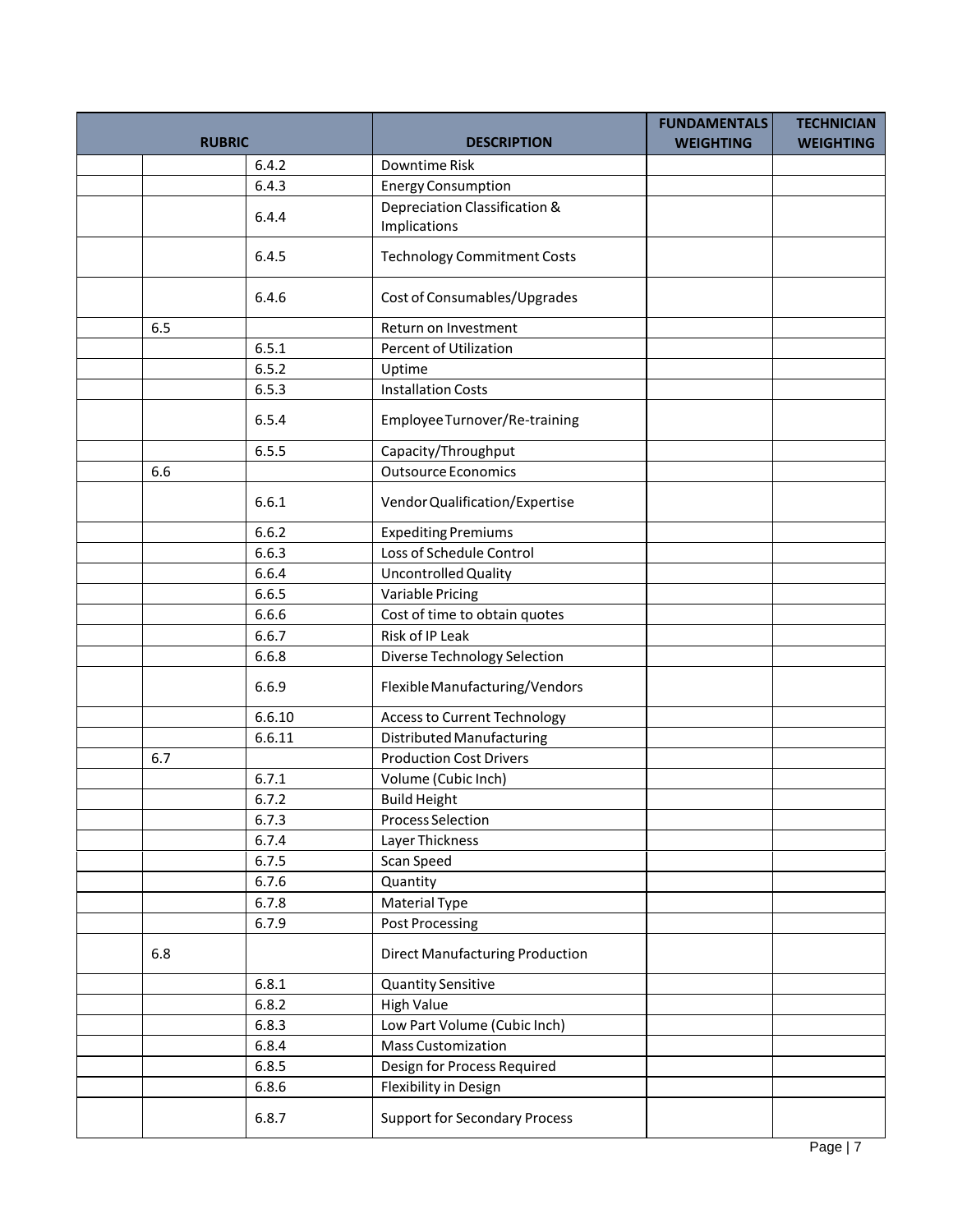| <b>RUBRIC</b> |      |        | <b>DESCRIPTION</b>                                  | <b>FUNDAMENTALS</b><br><b>WEIGHTING</b> | <b>TECHNICIAN</b><br><b>WEIGHTING</b> |
|---------------|------|--------|-----------------------------------------------------|-----------------------------------------|---------------------------------------|
|               | 6.9  |        | <b>Risk Management</b>                              |                                         |                                       |
|               | 6.10 |        | Legal Implications of AM                            |                                         |                                       |
|               | 6.11 |        | Managing Change from Traditional to<br>AM           |                                         |                                       |
| 7.0           |      |        | AM QUALITY SYSTEMS                                  | 1%                                      | 5%                                    |
|               | 7.1  |        | <b>Key Quality Factors</b>                          |                                         |                                       |
|               |      | 7.1.1  | Digital File Configuration and Control              |                                         |                                       |
|               |      | 7.1.2  | Vendor Management                                   |                                         |                                       |
|               |      | 7.1.3  | Raw Material Management                             |                                         |                                       |
|               |      | 7.1.4  | Device Inspection/Control                           |                                         |                                       |
|               |      | 7.1.5  | Machine Calibration                                 |                                         |                                       |
|               |      | 7.1.6  | Preventive Maintenance                              |                                         |                                       |
|               |      | 7.1.7  | <b>Sample Testing</b>                               |                                         |                                       |
|               |      | 7.1.8  | Quote and Order Review                              |                                         |                                       |
|               |      | 7.1.9  | <b>Production Process Flow</b>                      |                                         |                                       |
|               |      | 7.1.10 | Consultation for "Production Ready"<br>Projects     |                                         |                                       |
|               |      | 7.1.11 | <b>Final Part Inspection</b>                        |                                         |                                       |
|               |      | 7.1.12 | <b>Material and System Monitoring</b>               |                                         |                                       |
|               |      | 7.1.13 | Process File Management                             |                                         |                                       |
|               |      | 7.1.14 | <b>Dimension Verification</b>                       |                                         |                                       |
|               |      | 7.1.15 | Void Detection                                      |                                         |                                       |
|               |      | 7.1.16 | <b>Post Processing</b>                              |                                         |                                       |
|               |      | 7.1.17 | Verification of Customer Need<br>Fulfillment        |                                         |                                       |
| 8.0           |      |        | <b>EMERGING TOPICS/ISSUES IN AM</b>                 | 0%                                      | 0%                                    |
|               | 8.1  |        | <b>AM Design Topics</b>                             |                                         |                                       |
|               |      | 8.1.1  | Design Representation Limitation                    |                                         |                                       |
|               |      | 8.1.2  | New Methods for Design Qualification                |                                         |                                       |
|               | 8.2  |        | AM Start Ups                                        |                                         |                                       |
|               |      | 8.2.1  | AM Industry Opportunities                           |                                         |                                       |
|               |      | 8.2.2  | <b>AM Investment Sources</b>                        |                                         |                                       |
|               |      | 8.2.3  | <b>AM Business Planning</b>                         |                                         |                                       |
|               | 8.3  |        | AM Software Development                             |                                         |                                       |
|               |      | 8.3.1  | New Software Applications                           |                                         |                                       |
|               |      | 8.3.2  | Software Development needs in AM                    |                                         |                                       |
|               | 8.4  |        | <b>Evolution of Current</b><br>Technologies/Methods |                                         |                                       |
|               | 8.5  |        | Integration of AM in Emerging Fields                |                                         |                                       |
|               |      | 8.5.1  | Robotics                                            |                                         |                                       |
|               |      | 8.5.2  | Internet of Things                                  |                                         |                                       |